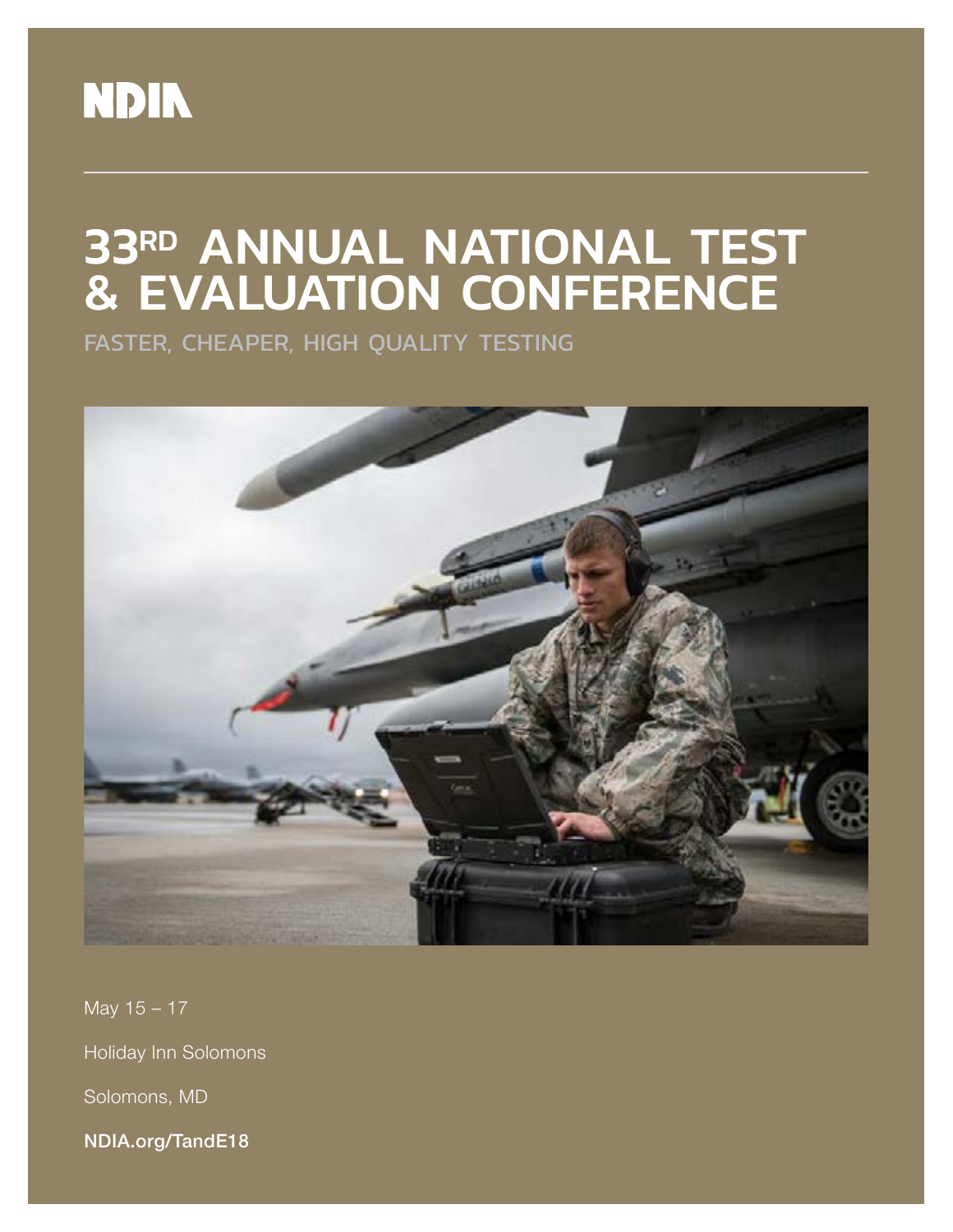### LEADERSHIP AND **COMMITTEES**

Joe Manas Division Chair

Mike Rabens ICOTE Chair

on the improvement of T&E in our defense and homeland he theme is "Faster, Cheaper, High Quality Testing" to support ility to the warfighter.

or civilians and Class B or uniform of the day for military personnel.

# TEST & EVALUATION DIVISION

### WHO WE ARE

The National Defense Industrial Association is the trusted leader in defense and national security associations. As a 501(c)(3) corporate and individual membership association, NDIA engages thoughtful and innovative leaders to exchange ideas, information, and capabilities that lead to the development of the best policies, practices, products, and technologies to ensure the safety and security of our nation. NDIA's membership embodies the full spectrum of corporate, government, academic, and individual stakeholders who form a vigorous, responsive, and collaborative community in support of defense and national security. For more information, visit **NDIA.org** 



Test & Evaluation (T&E) Division encourages informed dialogue between the private and public sectors on defense T&E issues; champions the development of T&E policies that improve the developmental, operational and live-fire T&E process; and builds partnerships between the private and public sectors. Focusing mainly on developmental, operational and live-fire testing, the division supports an annual symposium, a live-fire T&E event every 18 months and quarterly meetings of NDIA's Industrial Committee on Test & Evaluation. The division also presents the Walter Hollis Award for Lifetime Achievement in Defense Test and Evaluation, the Arthur Stein Award for Lifetime Achievement in Live-Fire Test and Evaluation and the Tester of the Year Awards.

# TABLE OF **CONTENTS**

### WHO WE ARE

| <b>WHO WE ARE</b>        | В  |
|--------------------------|----|
| <b>EVENT INFORMATION</b> | 3  |
| <b>AGENDA</b>            | 4  |
| <b>BIOGRAPHIES</b>       | 10 |
| <b>VENUE MAP</b>         | 13 |
|                          |    |



# **NDIN**

| SCHEDULE AT A GLANCE                                                                                                                                   |                                                                                                                                            | <b>LOCATION</b>      | Holiday Inn Solomons<br>155 Holiday Dr<br>Solomons, MD 20688                                         |
|--------------------------------------------------------------------------------------------------------------------------------------------------------|--------------------------------------------------------------------------------------------------------------------------------------------|----------------------|------------------------------------------------------------------------------------------------------|
| <b>WEDNESDAY, MAY 16</b>                                                                                                                               | <b>THURSDAY, MAY 17</b>                                                                                                                    | <b>EVENT WEBSITE</b> | NDIA.org/TandE18                                                                                     |
| <b>Welcome and Introductory Remarks</b><br>Hunting/Battle Creek<br>$8:00 - 8:15$ am<br><b>Keynote &amp; Feature Speakers</b><br>Hunting / Battle Creek | <b>Welcome and Introductory Remarks</b><br>Hunting / Battle Creek<br>$8:00 - 8:15$ am<br><b>Featured Speaker</b><br>Hunting / Battle Creek | <b>EVENT CONTACT</b> | <b>Renata Casiel</b><br>Meeting Planner<br>(703) 247-2561<br>rcasiel@ndia.org                        |
| $8:15 - 10:00$ am<br>Walter W. Hollis Award Luncheon<br>Drum / Cedar Point<br>$12:00 - 1:30$ pm                                                        | $8:15 - 8:50$ am<br><b>Tester of the Year Luncheon</b><br>Drum / Cedar Point<br>$12:00 - 1:30$ pm                                          | <b>EVENT THEME</b>   | The 2018 conference will focus<br>security acquisition systems. Th<br>the rapid deployment of capabi |
| <b>Networking Reception</b><br>Drum / Cedar Point<br>$5:00 - 6:30$ pm                                                                                  | <b>Concurrent Sessions</b><br>Mill Creek / Point Patience<br>$1:30 - 3:00$ pm & $3:30 - 4:30$ pm                                           | <b>ATTIRE</b>        | Appropriate dress is business fo                                                                     |

### $2$



# EVENT INFORMATION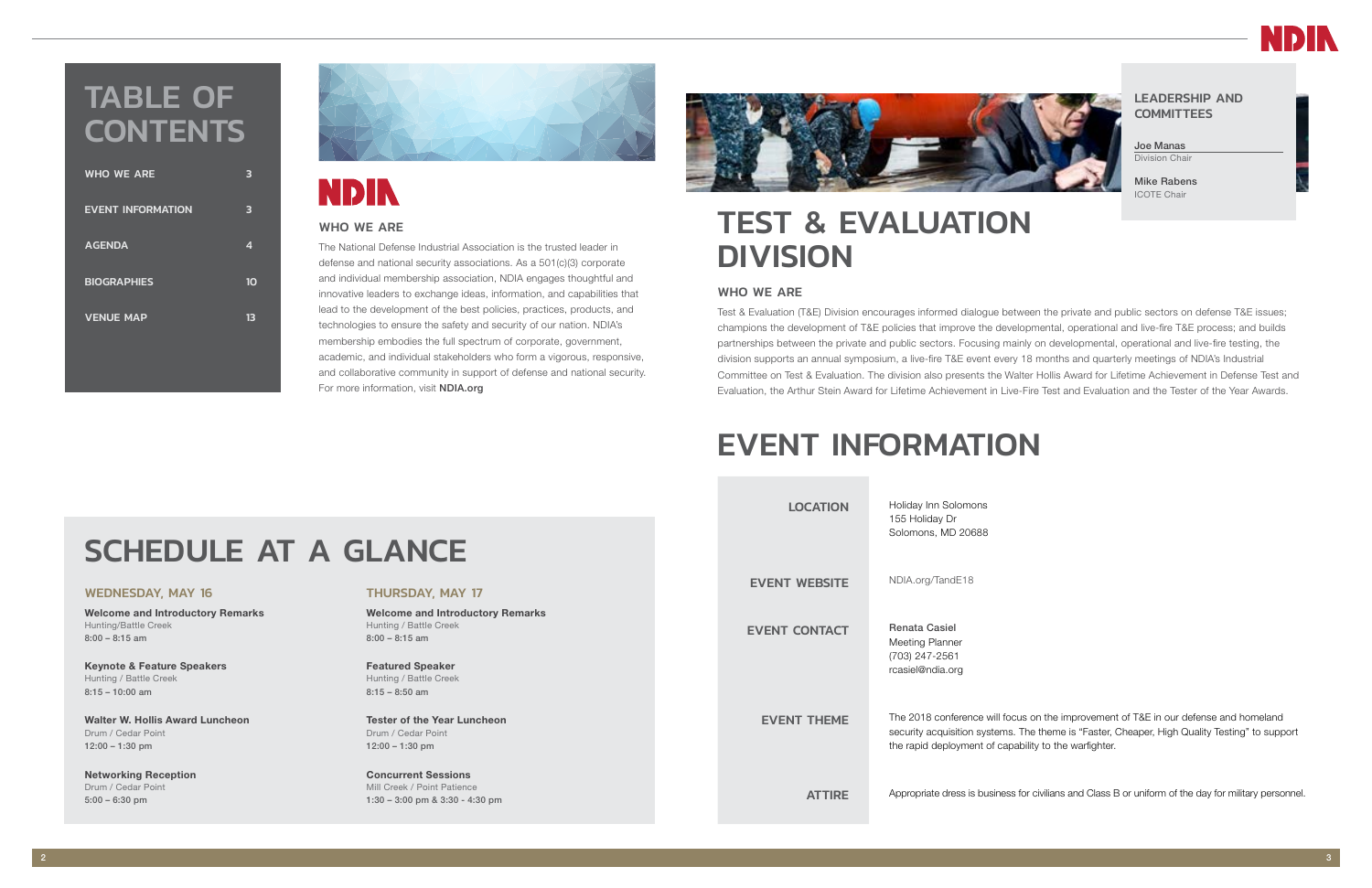# AGENDA

| <b>TUESDAY, MAY 15</b> |                                                                                                                               |  |  |
|------------------------|-------------------------------------------------------------------------------------------------------------------------------|--|--|
| 7:00 am $-$ 5:00 pm    | <b>REGISTRATION</b><br><b>PATUXENT CONCOURSE</b>                                                                              |  |  |
| $7:30 - 7:45$ am       | <b>PAX RIVER TOUR BRIEFING</b><br><b>MILL CREEK</b><br>Transportation provided                                                |  |  |
| 7:45 am $-$ 12:00 pm   | <b>PAX RIVER TOUR</b><br>NAVAL AIR WARFARE CENTER<br>A guided tour of the test facilities that are critical to Naval Aviation |  |  |
|                        |                                                                                                                               |  |  |

1:30 – 4:30 pm ICOTE MEETING \*INVITATION ONLY ST. LEONARD CREEK

<span id="page-2-0"></span>

| <b>SURVEY AND</b><br><b>PARTICIPANT LIST</b> | A survey and list of attendees (name and organization only) will be emailed to you after the<br>conference. NDIA would appreciate your time in completing the survey to help make our<br>event even more successful in the future.                                                                                                                                                                                                                                                                                                                                        | $4:30 - 6:00$ pm         | <b>ICOTE RECEPTION</b><br>ST. LEONARD CREEK & ISAAC'S RESTAUR             |
|----------------------------------------------|---------------------------------------------------------------------------------------------------------------------------------------------------------------------------------------------------------------------------------------------------------------------------------------------------------------------------------------------------------------------------------------------------------------------------------------------------------------------------------------------------------------------------------------------------------------------------|--------------------------|---------------------------------------------------------------------------|
| <b>SPEAKER GIFTS</b>                         | In lieu of speaker gifts, a donation is being made to the Fisher House Foundation.                                                                                                                                                                                                                                                                                                                                                                                                                                                                                        | <b>WEDNESDAY, MAY 16</b> |                                                                           |
|                                              |                                                                                                                                                                                                                                                                                                                                                                                                                                                                                                                                                                           | $7:00$ am $-5:00$ pm     | <b>REGISTRATION</b><br>PATUXENT CONCOURSE                                 |
| <b>HARASSMENT</b><br><b>STATEMENT</b>        | NDIA is committed to providing a professional environment free from physical, psychological<br>and verbal harassment. NDIA will not tolerate harassment of any kind, including but not<br>limited to harassment based on ethnicity, religion, disability, physical appearance, gender, or<br>sexual orientation. This policy applies to all participants and attendees at NDIA conferences,<br>meetings and events. Harassment includes offensive gestures and verbal comments,<br>deliberate intimidation, stalking, following, inappropriate photography and recording, | $7:00 - 8:00$ am         | <b>NETWORKING BREAKFAST</b><br>DRUM / CEDAR POINT                         |
|                                              | sustained disruption of talks or other events, inappropriate physical contact, and unwelcome<br>attention. Participants requested to cease harassing behavior are expected to comply<br>immediately, and failure will serve as grounds for revoking access to the NDIA event.                                                                                                                                                                                                                                                                                             | $8:00 - 8:15$ am         | <b>WELCOME AND INTRODUC</b><br><b>HUNTING / BATTLE CREEK</b><br>Joe Manas |

Chief Systems Test Architect, Raytheon Company

*T&E Division Chair*

Leslie Taylor

8:15 – 9:15 am **KEYNOTE ADDRESS** 

Executive Director, Naval Air Warfare Center Aircraft Division

HUNTING / BATTLE CREEK Key Focus Areas for The Future Of T&E

The rapid evolution of threats means emphasis on testing of software intensive systems and cybersecurity implications, integrated testing, test infrastructure, workforce and modeling and simulation.

The Honorable Robert Behler Director Operational Test & Evaluation, OSD

9:15 – 10:00 am **FEATURED SPEAKER** 

HUNTING / BATTLE CREEK

### The Critical Role of Effective T&E in the Air Force

LT Gen Arnold Bunch, Jr. USAF Military Deputy, Assistant Secretary of the Air Force for Acquisition

10:00 - 10:30 am **NETWORKING BREAK** 



**STAURANT** 

## **DUCTORY REMARKS**

PATUXENT CONCOURSE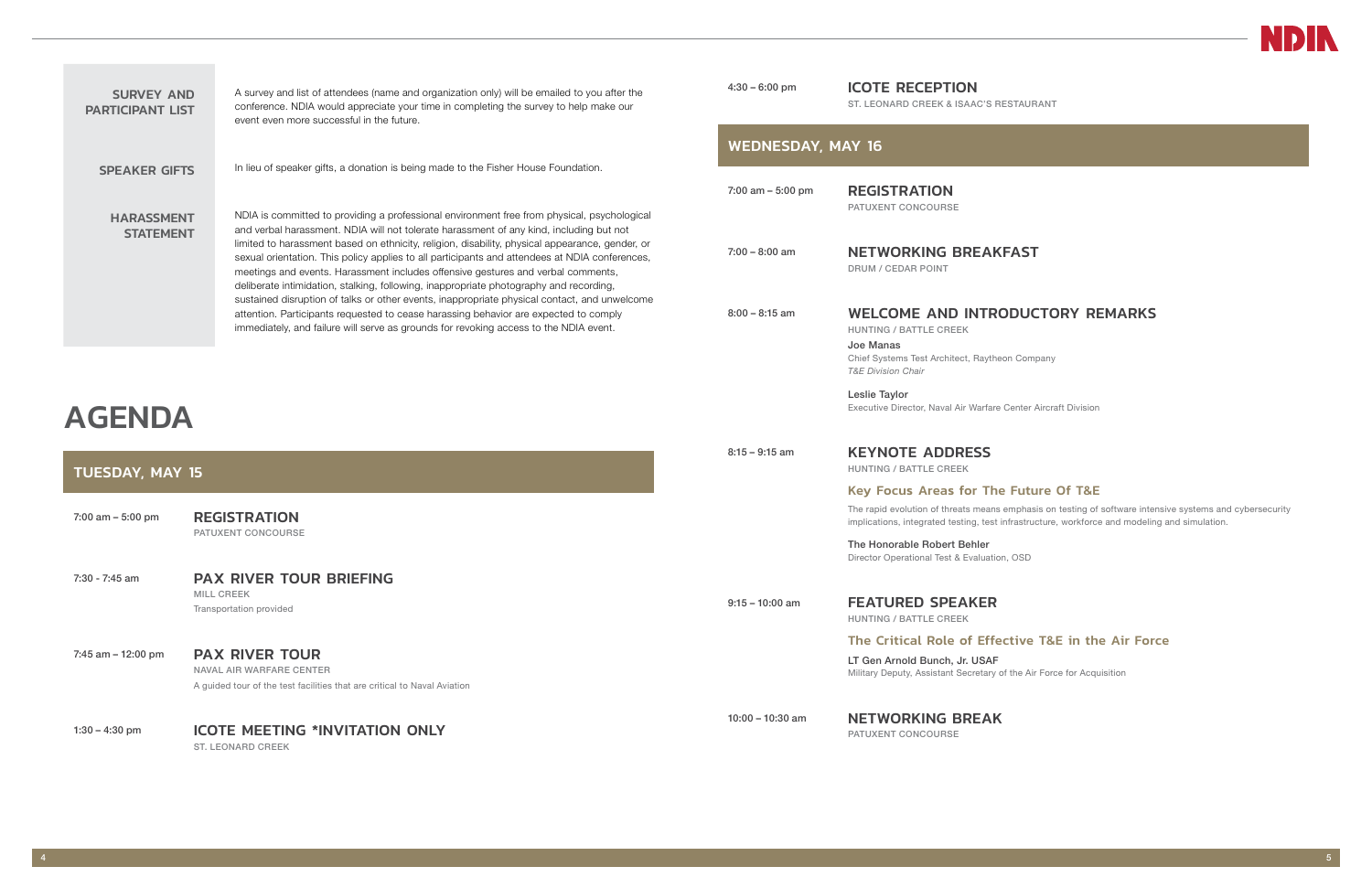| $10:30 - 11:15$ am  | <b>T&amp;E FOR THE NAVY</b><br><b>HUNTING / BATTLE CREEK</b><br><b>CAPT John Lemmon, USN</b><br>Vice Commander, Naval Air Systems Command                                                       |                                                                                                                                                                            |                     | Dr. John Schmisseur<br>Professor, Mechanical, Aerospace, and Biomedical<br>Engineering, H.H. Arnold Chair, Goethert Professor,<br><b>UTSI</b><br>Col Tim West, USAF<br>Senior Materiel Leade AEDC | Dr. Miles Palmer<br>Chairman, 8 Rivers Capital |
|---------------------|-------------------------------------------------------------------------------------------------------------------------------------------------------------------------------------------------|----------------------------------------------------------------------------------------------------------------------------------------------------------------------------|---------------------|---------------------------------------------------------------------------------------------------------------------------------------------------------------------------------------------------|------------------------------------------------|
| 11:15 am - 12:00 pm | <b>T&amp;E FOR THE ARMY</b><br><b>HUNTING / BATTLE CREEK</b><br>David Jimenez<br>Deputy Under Secretary for Operations Research/Director of Army Test and Evaluation                            |                                                                                                                                                                            | $5:00 - 6:30$ pm    | <b>NETWORKING RECEPTION</b><br><b>DRUM / CEDAR POINT</b>                                                                                                                                          |                                                |
| $12:00 - 1:30$ pm   | <b>WALTER W. HOLLIS AWARD LUNCHEON</b>                                                                                                                                                          |                                                                                                                                                                            | THURSDAY, MAY 17    |                                                                                                                                                                                                   |                                                |
|                     | <b>DRUM / CEDAR POINT</b><br>Presentation for Outstanding Lifetime Achievement in Defense Test & Evaluation                                                                                     |                                                                                                                                                                            | 7:00 am $-$ 5:00 pm | <b>REGISTRATION</b><br>PATUXENT CONCOURSE                                                                                                                                                         |                                                |
|                     | Dave Duma<br>Deputy Director, DOT&E, OSD<br><b>Award Winner</b>                                                                                                                                 |                                                                                                                                                                            | $7:00 - 8:00$ am    | <b>NETWORKING BREAKFAST</b><br><b>DRUM / CEDAR POINT</b>                                                                                                                                          |                                                |
| $1:30 - 3:00$ pm    | <b>PANEL: T&amp;E TO MEET THE PACE OF NEED</b><br><b>HUNTING / BATTLE CREEK</b><br><b>Gary Honea</b><br>Raytheon Missile Systems<br>Moderator                                                   |                                                                                                                                                                            | $8:00 - 8:15$ am    | <b>WELCOME AND INTRODUCTORY REMARKS</b><br><b>HUNTING / BATTLE CREEK</b><br>Joe Manas<br>Chief Systems Test Architect, Raytheon Company                                                           |                                                |
|                     | Carroll P. "Rick" Quade<br>Deputy for Test and Evaluation, DoN<br>Dr. Ed Kraft<br>Associate Director of Research, UTSI<br>Col Ted "Vader" Dempsey, USAF<br>53rd Test Management Group Commander | <b>Paul Kratzer</b><br>AWS Integration and Verification Department Manager,<br>Raytheon Missile Systems<br><b>Ed Burnett</b><br>Senior Fellow, Lockheed Martin Corporation | $8:15 - 8:50$ am    | <b>T&amp;E Division Chair</b><br><b>FEATURED SPEAKER</b><br><b>HUNTING / BATTLE CREEK</b><br>George Rumford<br>Deputy Director, Technology Development, Test Resource Management Center (TI       |                                                |
| $3:00 - 3:30$ pm    | <b>NETWORKING BREAK</b><br>PATUXENT CONCOURSE                                                                                                                                                   |                                                                                                                                                                            | $8:50 - 9:30$ am    | <b>T&amp;E CHALLENGES AND INITIATIVES AT DHS</b><br><b>HUNTING / BATTLE CREEK</b><br>Dr. Steve Hutchinson<br>Director, Capability Development Support/Director, Department of Homeland Secu       |                                                |
| $3:30 - 5:00$ pm    | <b>PANEL: HYPERSONICS T&amp;E</b><br><b>HUNTING / BATTLE CREEK</b><br><b>Larry Graviss</b><br>Eagle Engineering Group, Inc.<br>Moderator                                                        |                                                                                                                                                                            | $9:30 - 10:00$ am   | <b>NETWORKING BREAK</b><br><b>PATUXENT CONCOURSE</b>                                                                                                                                              |                                                |



## $FAST$

## ODUCTORY REMARKS

ment, Test Resource Management Center (TRMC)

## **ID INITIATIVES AT DHS**

pport/Director, Department of Homeland Security (DHS)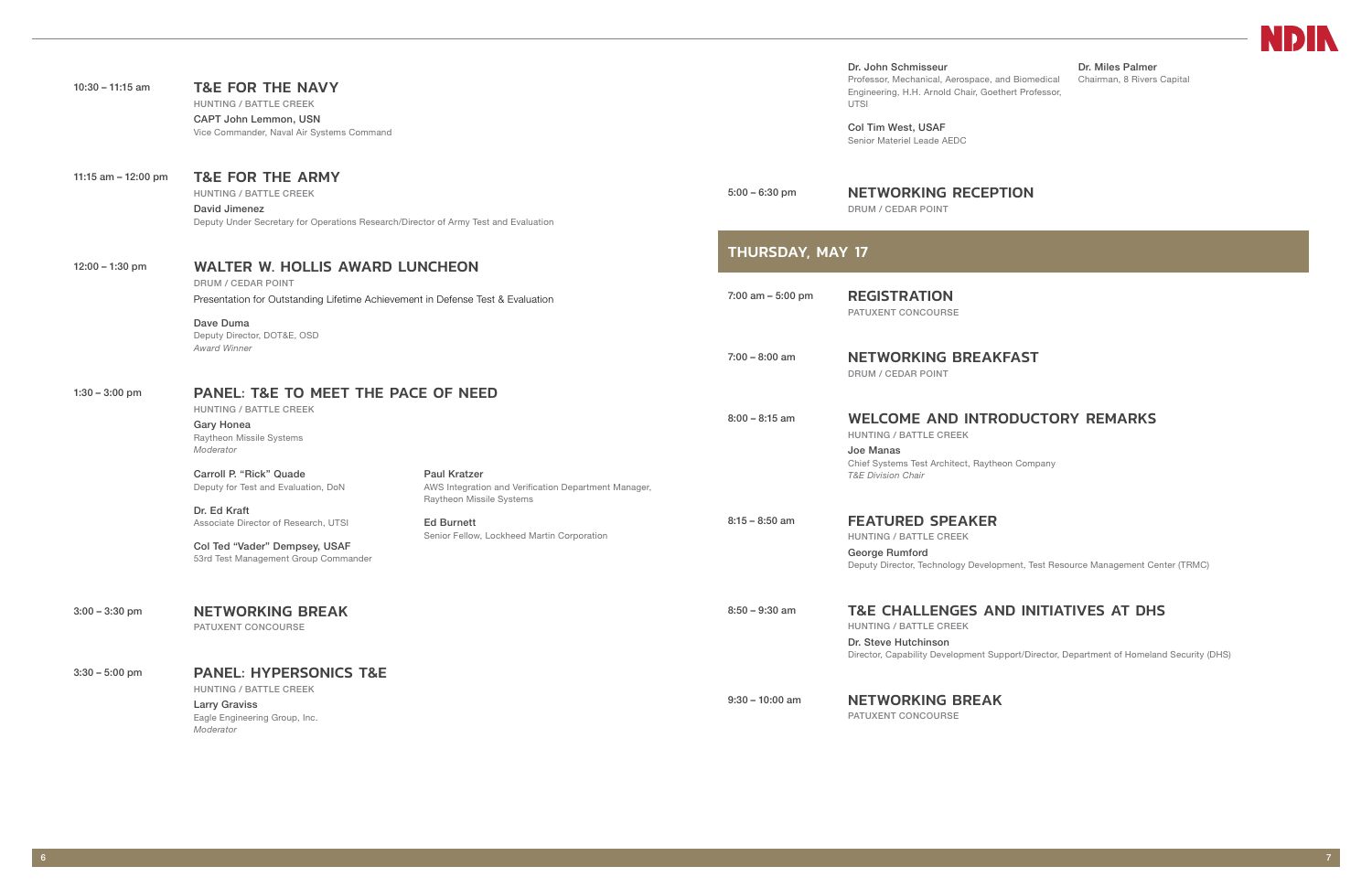

| $10:00 - 11:15$ am           | <b>PANEL: CYBER T&amp;E</b><br>Kevin Knudsen<br>The Boeing Company<br>Moderator                                                                                                            |                                                                                                                                                                                  | $2:00 - 2:30$ pm                                                                                                                                                                                                                                                                                                                                                                                                                                                                                                                                                                                                                                                                                                                                                                                                                      | <b>The Joint Simulation Environment</b><br>Jeremy Smith<br>JSE V&V Lead, Naval Air Warfare Center - Aircraft<br><b>Division</b>                        | <b>Guardian Ground Based Detect</b><br>and Avoid for Unmanned Aircraft<br><b>Systems Test and Evaluation</b><br><b>Operations</b> |
|------------------------------|--------------------------------------------------------------------------------------------------------------------------------------------------------------------------------------------|----------------------------------------------------------------------------------------------------------------------------------------------------------------------------------|---------------------------------------------------------------------------------------------------------------------------------------------------------------------------------------------------------------------------------------------------------------------------------------------------------------------------------------------------------------------------------------------------------------------------------------------------------------------------------------------------------------------------------------------------------------------------------------------------------------------------------------------------------------------------------------------------------------------------------------------------------------------------------------------------------------------------------------|--------------------------------------------------------------------------------------------------------------------------------------------------------|-----------------------------------------------------------------------------------------------------------------------------------|
|                              | <b>Mark Bradbury</b><br>Engineering Fellow, Raytheon Company                                                                                                                               | <b>Wayne Dumais</b><br>Test Area Manager, Department of Homeland Security                                                                                                        |                                                                                                                                                                                                                                                                                                                                                                                                                                                                                                                                                                                                                                                                                                                                                                                                                                       |                                                                                                                                                        | <b>Shane Murphy</b><br>Guardian, Assistant Program Manager, Systems<br>Engineering, Naval Air Warfare Center Aircraft Division    |
|                              | <b>Brian Hastings</b><br>Naval Air Warfare Center - Aircraft Division                                                                                                                      | AJ Pathmanathan<br>Director, National Cyber Range Complex, TRMC                                                                                                                  |                                                                                                                                                                                                                                                                                                                                                                                                                                                                                                                                                                                                                                                                                                                                                                                                                                       |                                                                                                                                                        |                                                                                                                                   |
|                              | <b>Patrick Lardieri</b><br>Fellow, Lockheed Martin Corporation                                                                                                                             |                                                                                                                                                                                  | $2:30 - 3:00$ pm                                                                                                                                                                                                                                                                                                                                                                                                                                                                                                                                                                                                                                                                                                                                                                                                                      | <b>The Joint Simulation Environment:</b><br><b>Big Data-Analysis and Reporting</b><br>Tool                                                             | <b>Triton Airspace Virtual</b><br><b>Environment</b>                                                                              |
| 11:15 am $-$ 12:00 pm        | <b>PANEL: AUTONOMOUS T&amp;E</b><br><b>HUNTING / BATTLE CREEK</b><br><b>Henry Melton</b>                                                                                                   |                                                                                                                                                                                  |                                                                                                                                                                                                                                                                                                                                                                                                                                                                                                                                                                                                                                                                                                                                                                                                                                       | <b>Haley Sibley</b><br>Modeling and Interface Branch Head Simulation<br>Division, NAVAIR                                                               | Dr. Stephen O'Day<br>Triton Modeling and Simulation IPT Lead, NAVAIR                                                              |
|                              | Department Manager, Flight Test Engineering, Northrop Grumman Corporation<br>Moderator                                                                                                     |                                                                                                                                                                                  | $3:00 - 3:30$ pm                                                                                                                                                                                                                                                                                                                                                                                                                                                                                                                                                                                                                                                                                                                                                                                                                      | <b>NETWORKING BREAK</b><br>PATUXENT CONCOURSE                                                                                                          |                                                                                                                                   |
|                              | Dr. Katherine Lemos<br>Director, Autonomy, Northrop Grumman Corporation<br>Dr. William D'Amico<br>Principal Professional Staff, The Johns Hopkins<br>University Applied Physics Laboratory | Mr. Jeffrey Sappington<br>Senior T&E Engineer for Interoperability, Naval Air<br>Systems Command, Naval Air Warfare Center - Aircraft<br>Division                                |                                                                                                                                                                                                                                                                                                                                                                                                                                                                                                                                                                                                                                                                                                                                                                                                                                       | <b>T&amp;E FOR SYSTEM-OF SYSTEMS</b><br><b>TRACK</b><br><b>BACK CREEK</b>                                                                              | <b>BEST PRACTICES IN T&amp;E TRACK</b><br>POINT PATIENCE                                                                          |
| $12:00 - 1:30$ pm            | <b>TESTER OF THE YEAR AWARD LUNCHEON</b><br>Recognition of key test and evaluation professionals in each of the Services                                                                   |                                                                                                                                                                                  | $3:30 - 4:00$ pm                                                                                                                                                                                                                                                                                                                                                                                                                                                                                                                                                                                                                                                                                                                                                                                                                      | <b>Improving Distributed Test and</b><br><b>Evaluation with JMETC &amp; TENA</b><br><b>Keith Poch</b><br>Support Team and Conecting Team, TENA / JMETC | <b>Capabilities Based Test and</b><br><b>Evaluation (CBTE)</b><br><b>Kenneth Senechal</b><br><b>NAVAIR</b>                        |
| CONCURRENT BREAKOUT SESSIONS |                                                                                                                                                                                            |                                                                                                                                                                                  | $4:00 - 4:30$ pm                                                                                                                                                                                                                                                                                                                                                                                                                                                                                                                                                                                                                                                                                                                                                                                                                      | End of T&E for System-of                                                                                                                               | <b>Integrated Operational Evaluation</b>                                                                                          |
|                              | <b>MBSE / M&amp;S FOR TEST TRACK</b><br><b>BACK CREEK</b>                                                                                                                                  | <b>AUTONOMOUS &amp; BEST PRACTICES</b><br><b>TRACK</b><br>POINT PATIENCE                                                                                                         |                                                                                                                                                                                                                                                                                                                                                                                                                                                                                                                                                                                                                                                                                                                                                                                                                                       | <b>Systems Track</b>                                                                                                                                   | <b>Through In-Stride Evaluations</b><br><b>Christopher Wilcox</b><br>U.S. Army Test and Evaluation Command                        |
| $1:30 - 2:00$ pm             | <b>MBSE: An Abstraction to Improve</b><br><b>Reality</b>                                                                                                                                   | <b>Ongoing Science &amp; Technology</b><br>(S&T) Efforts to Develop Test Tools<br>for Autonomous Systems by the                                                                  | 4:30 pm                                                                                                                                                                                                                                                                                                                                                                                                                                                                                                                                                                                                                                                                                                                                                                                                                               | <b>ADJOURN</b>                                                                                                                                         |                                                                                                                                   |
|                              | <b>George Hollenbeck</b><br>Senior Principal Systems Engineer, Raytheon<br>Company                                                                                                         | <b>Unmanned and Autonomous Systems</b><br><b>Test (UAST) Technology Area</b><br>Jonathan Elliot<br>Chief Engineer, Unmanned Autonomous Systems Test,<br>Naval Air Warfare Center | The NDIA has a policy of strict compliance with federal and state antitrust laws. The antitrust laws prohibit competitors from engaging in actions that could<br>result in an unreasonable restraint of trade. Consequently, NDIA members must avoid discussing certain topics when they are together at formal association<br>membership, board, committee, and other meetings and in informal contacts with other industry members: prices, fees, rates, profit margins, or other terms<br>or conditions of sale (including allowances, credit terms, and warranties); allocation of markets or customers or division of territories; or refusals to deal with<br>or boycotts of suppliers, customers or other third parties, or topics that may lead participants not to deal with a particular supplier, customer or third party. |                                                                                                                                                        |                                                                                                                                   |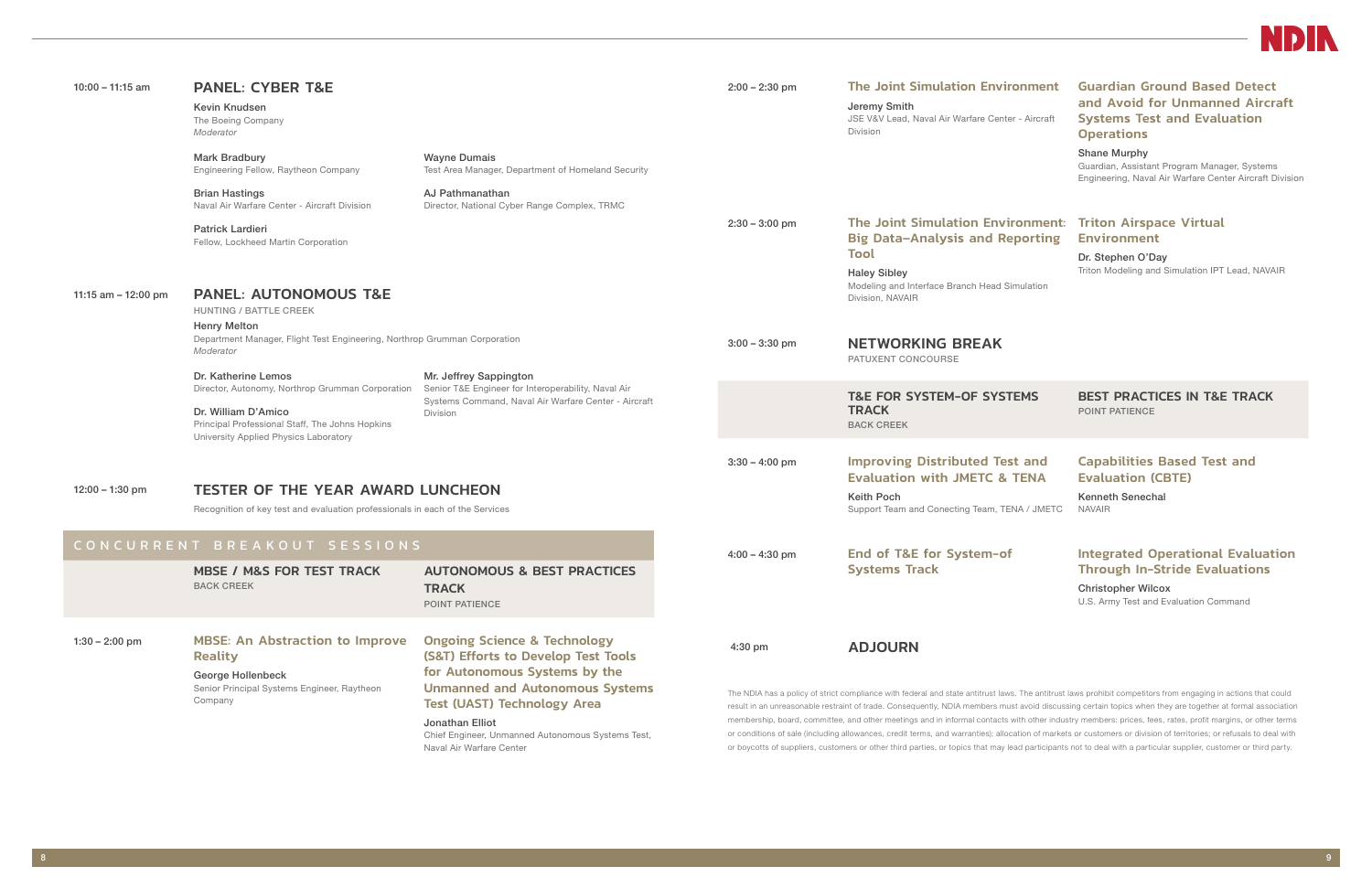### LT GEN ARNOLD BUNCH, JR., USAF

*Military Deputy, Office of the Assistant Secretary of the Air Force for Acquisition* 

Lt Gen Arnold W. Bunch, Jr., is the of the Assistant Secretary of the

Air Force for Acquisition, the Pentagon, Washington, D.C. He is responsible for research and development, test, production, and modernization of Air Force programs worth more than \$32 billion annually.

Military Deputy, Office Academy. He completed undergraduate General Bunch was commissioned in 1984 as a graduate of the U.S. Air Force pilot training in 1985. He completed operational assignments as an instructor, evaluator and aircraft commander for B-52 Stratofortresses. Following graduation from the Air Force Test Pilot School, General Bunch conducted developmental testing in the B-2 Spirit and B-52 and served as

an instructor in each. Additionally, he has commanded at the squadron, group and wing levels. Prior to his current assignment, he was the Commander of the Air Force Test Center, headquartered at Edwards Air Force Base, California.



# <span id="page-5-0"></span>**BIOGRAPHIES**



### ROBERT BEHLER

Robert F. Behler was sworn in as Director of Operational Test and Evaluation on December 11,

2017. A Presidential appointee confirmed by the United States Senate, he serves as the senior advisor to the Secretary of Defense on operational and live fire test and evaluation of Department of Defense weapon systems.

*Director of Operational Test and Evaluation Office of the Secretary of Defense* subsidiary that focuses on radar, electronic

Prior to his appointment, he was the Chief Operating Officer and Deputy Director of the Carnegie Mellon University Software Engineering Institute (SEI), a Federally Funded Research and Development Center. SEI is a global leader in advancing software development and cybersecurity to solve the nation's toughest problems through focused research, development, and transition to the broader software engineering community.

Before joining the SEI, Mr. Behler was the President and CEO of SRC, Inc. (formerly the Syracuse Research Corporation). SRC is a not-for-profit research and development corporation with a for-profit manufacturing

warfare and cybersecurity technologies. Prior to working at SRC, Mr. Behler was the General Manager and Senior Vice President of the MITRE Corp where he provided leadership to more than 2,500 technical staff in 65 worldwide locations. He joined MITRE from the Johns Hopkins University Applied Physics Laboratory where he was a General Manager for more than 350 scientists and engineers as they made significant contributions to critical Department of Defense (DOD) precision engagement challenges.

General Behler served 31 years in the United States Air Force, retiring as a Major General in 2003. During his military career, he was the Principal Adviser for Command and Control, Intelligence, Surveillance and Reconnaissance (C21SR) to the Secretary and Chief of Staff of the U.S. Air Force

(USAF). International assignments as a general officer included the Deputy Commander for NATO's Joint Headquarters North in Stavanger, Norway. He was the Director of the Senate Liaison Office for the USAF during the 104th congress.

Mr. Behler also served as the assistant for strategic systems to the Director of Operational Test and Evaluation. As an experimental test pilot, he flew more than 65 aircraft types. Operationally he flew worldwide reconnaissance missions in the fastest aircraft in the world, the SR-71 Blackbird.

Mr. Behler is a Fellow of the Society of Experimental Test Pilots and an Associate Fellow of the American Institute of Aeronautics and Astronautics.

He is a graduate of the University of Oklahoma where he received a B.S. and M.S. in aerospace engineering, has a MBA from Marymount University and was a National Security Fellow at the JFK School of Government at Harvard University.

Mr. Behler has recently been on several National Research Council studies for the National Academy of Sciences including: "Critical Code," "Software Producibility, Achieving Effective Acquisition of Information Technology in the Department of Defense" and "Development Planning: A Strategic Approach to Future Air Force Capabilities."



DR. STEVE HUTCHINSON





### *Director of the Capability Development Support Group (CDS), DHS*

Dr. Steven J. Hutchison is the Director of

the Capability Development Support Group (CDS) in the Science and Technology Directorate of the Department of Homeland Security (DHS), and continues to serve as

the Director, Test and Evaluation.

Prior to coming to DHS, Dr. Hutchison served in the Office of the Secretary of Defense as Principal Deputy,

Developmental Test and Evaluation. Dr. Hutchison previously served in the Defense Information Systems Agency (DISA) as Test and Evaluation Executive, and in the office of the DoD Director, Operational Test and Evaluation (DOT&E) as a net-centric warfare



Dr. Hutchison retired from the US Army in 2002. His military career included assignments in the 82nd Airborne and 3rd Infantry divisions, as an Assistant Professor in the Department of Mathematics at the

United States Military Academy, and as Assistant Technical Director and system evaluator in the Army Test and Evaluation Command (ATEC).

Dr. Hutchison earned a Bachelor of Science degree from the United States Military Academy, a Master of Science in Operations Research at the US Naval Postgraduate School, and his Ph.D. in Industrial Engineering from Purdue University.

### DAVID JIMENEZ

### *Deputy Under Secretary for Operations Research/Director of Army Test and Evaluation*

Mr. Jimenez serves as the Assistant Deputy Under Secretary of the Army / Director of

Army Test and Evaluation. Mr. Jimenez has over 30 years of results-oriented experience working in Test and Evaluation, Research and Development, Major System Acquisition, Production Engineering and Sustainment. He is responsible for the Leadership of the Army's Test and Evalution community ensuring that Army and OSD senior leaders have the essential information required before weapons and equipment are placed into the hands of Soldiers and that the major test facilities and Test and Evaluation Workforce are ready and

responsive to the needs of the Army.

Mr Jimenez previously served as the Executive Technical Director / Deputy to the Commander of the U.S. Army Test and Evaluation Command (ATEC). Prior to leading ATEC, he was the Director of the Army Evaluation Center (AEC), responsible for the Evaluation of all Army and triservice systems where the Army was the lead agency. Before AEC, Mr Jimenez was the Director of the Developmental Test Command, responsible for executive leadership of all the Army's major test ranges – White Sands Missile Range, Aberdeen Test Center, Dugway Proving Ground, Electronic Proving Ground, Redstone Test Center, and Yuma Proving



Ground (including Cold Regions Test Center and Tropic Regions Test Center). He was responsible for test execution, evaluation and reporting on approximately 3,500 test projects per year in support of more than 740 weapons systems for the Army, Air Force, Marine Corps, Navy and other DOD organizations with a budget of over \$2 billion annually. His other previous assignments include the Associate Director of System Engineering at U.S. Army Communications Electronics Center (CERDEC) and Director (A) of the Space and Terrestrial Communication Directorate CERDEC and Director of the Product Realization Directorate – CERDEC. He is a Lean Six Sigma Black Belt.

# REGISTER NOW

NDIA PATUXENT RIVER SPEAKER SERIES

June 20

River's Edge Catering and Conference Center

Patuxent River, MD

NDIA.org/PaxRiverJune18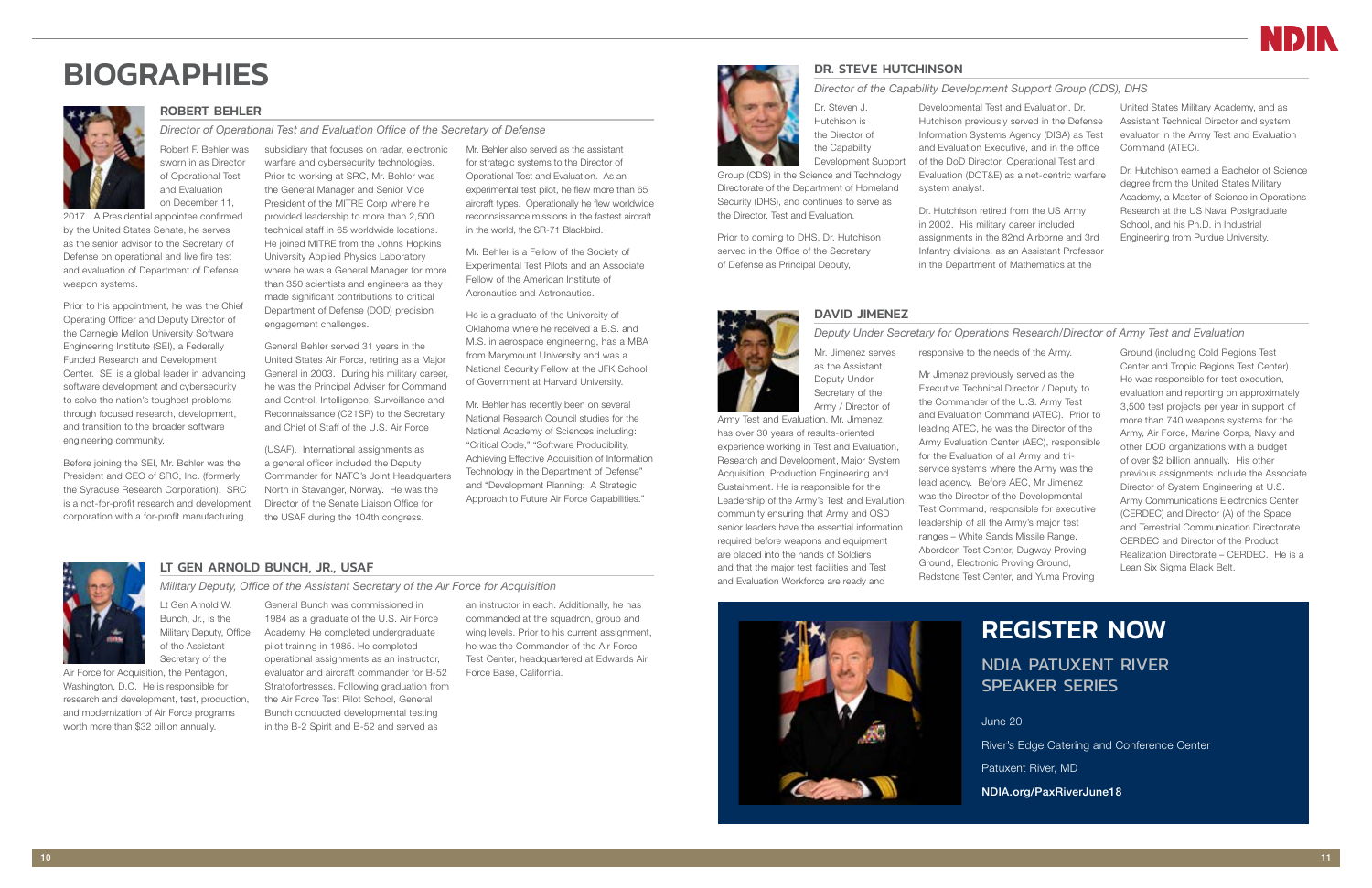### GEORGE RUMFORD

*Deputy Director for Technology Development*  Department of Defense (DoD) Test Resource Management Center

George Rumford is the Deputy Director for Technology Development for the

Department of Defense (DoD) Test Resource Management Center (TRMC), a field activity that reports directly to the Under Secretary of Defense for Acquisition, Technology, and Logistics. In this capacity, Mr. Rumford serves as the Program Manager for the Test and Evaluation / Science and Technology (T&E/S&T) Program. Sponsoring advanced technology research and development in industry, academia, and government laboratories, the T&E/S&T Program develops technologies to upgrade the capabilities at

test and training ranges to support future warfighting systems.

Advancing common instrumentation solutions at test and training ranges, Mr. Rumford also leads the Test and Training Enabling Architecture (TENA) Software Development Activity (TENA SDA), the common integrating software architecture for range systems, simulations, and facilities in the test and training communities. In addition, he is the Senior Technical Advisor for the National Cyber Range (NCR) and the Joint Mission Environment Test Capability (JMETC), an enterprise solution to integrate test facilities and laboratories

across the Services and in industry to enable early testing of warfighting systems in an operational Joint context.

Prior to joining the TRMC, Mr. Rumford worked at the Defense Information Systems Agency (DISA) and for the Army at White Sands Missile Range, supporting testing of missile defense systems, space systems, and several multi-Range, multi-Service exercises.

Born in St. Louis, Missouri, Mr. Rumford has received degrees with honors in Electrical Engineering and in Computer Engineering from the University of Missouri.



<span id="page-6-0"></span>

*Vice Commander, Naval Air Systems Command* Capt. John Lemmon is a native of Champaign, Illinois and a 1988 graduate of the United States

Naval Academy. He was designated a naval aviator in 1990 and is a graduate of the United States Naval Test Pilot School Class of 107.

Lemmon attended the Naval Postgraduate School and received his Master of Science degree in systems engineering and analysis. He is Level III qualified in Defense Acquisition Workforce Improvement Act for program management, test and evaluation, and systems planning, research, development and engineering.

During his operational tours with Carrier Airborne Early Warning Squadron (VAW) 122, VAW-124, and VAW-123, he deployed and flew the E-2C Hawkeye aboard USS Forrestal

(CV 59), USS Theodore Roosevelt (CVN 71), and USS John F. Kennedy (CV 67).

> His ashore tours include several acquisition assignments at Naval Air Systems Command, Program Executive Office for Tactical Aircraft Programs, Naval Air Station (NAS) Patuxent River, Maryland, in the E-2/C-2 Airborne Tactical Data System program office (PMA-231). Lemmon also served as the E-2/C-2 chief test pilot, Naval Air Depot, North Island, California, and was the chief test pilot and commanding officer of Air Test and Evaluation Squadron (VX) 20, NAS Patuxent River from November 2006 to December 2009.

In a forward-deployed assignment, Lemmon served as commander, Task Group 67.8, Horn of Africa, before returning to his shore assignment as the E-2D Advanced Hawkeye integrated product team co-lead in PMA-231. Lemmon served as the PMA-231 program manager from May 2012 through May 2016

and the program manager for the Air Warfare/

From The Air Program Office (PMA-298) from June through November 2016. Lemmon was then selected to serve as the executive assistant to the Assistant Secretary of the Navy for Research, Development and Acquisition from December 2017 through February 2018. He currently serves as the NAVAIR vice commander.

Lemmon has accumulated more than 3,400 total flight hours, completing 324 carrier arrested landings on nine different aircraft carriers. He has flight time in several aircraft models, including jet, helicopter, multiengine, turboprop, piston, tail-wheel and sailplane. His personal decorations include the Legion of Merit, three Meritorious Service Medals, four Navy and Marine Corps Commendation Medals, and various other unit and service awards.

# CAPT JOHN LEMMON **CAPT JOHN LEMMON**



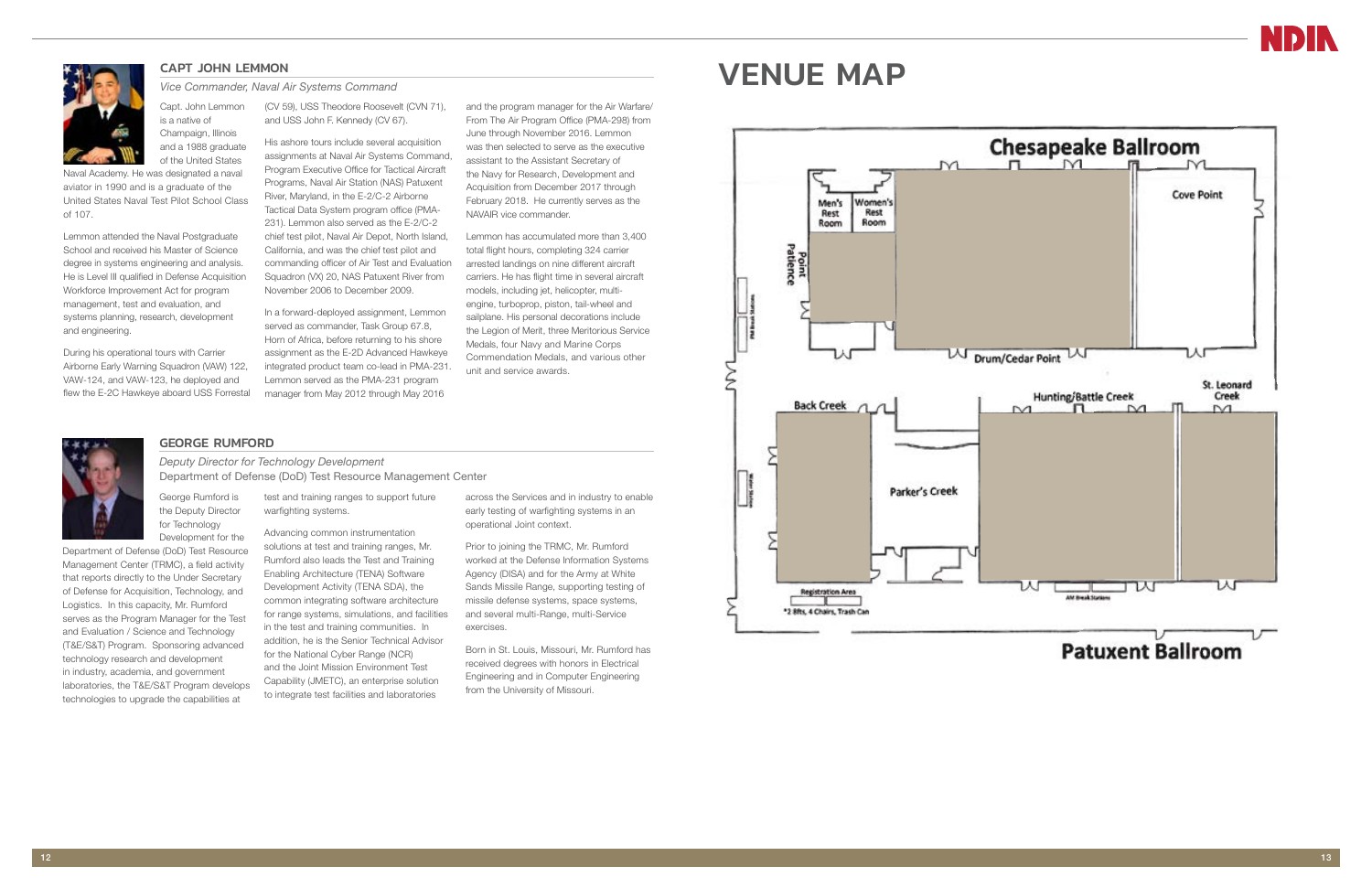| <b>NOTES</b> | <b>NOTES</b> |
|--------------|--------------|
|              |              |
|              |              |
|              |              |
|              |              |
|              |              |
|              |              |
|              |              |
|              |              |



# REGISTER NOW

ARMY SCIENCE & TECHNOLOGY SYMPOSIUM SHOWCASE

## Emerging technologies for the future force

August 21 – 23, 2018 Walter E. Washington Convention Center Washington, DC NDIA.org/Army-Science